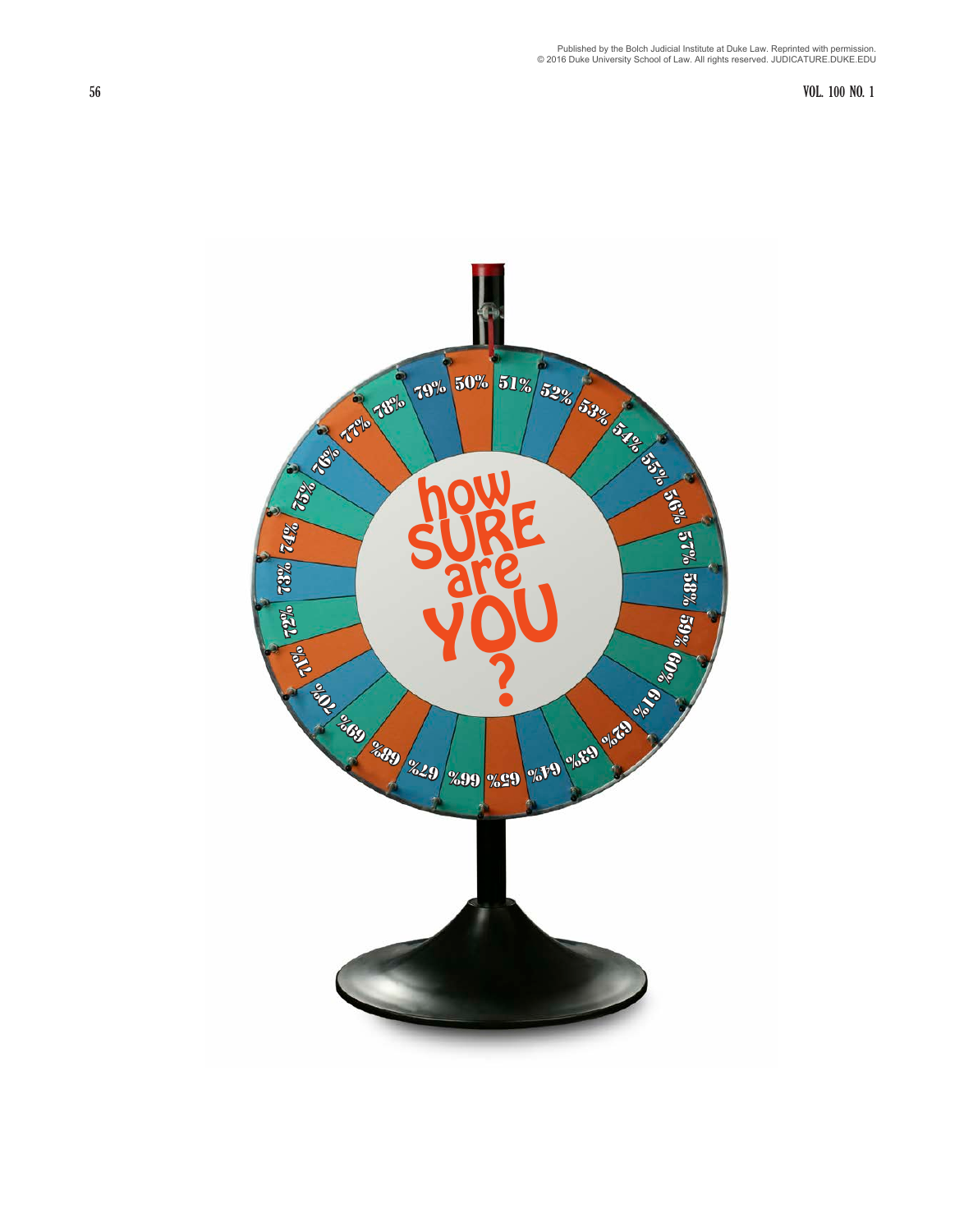# al Stand<br>he Num Legal Standards by the Numbers

# Quantifying Burdens of Proof or a Search for Fool's Gold?

by

Richard Seltzer Russell F. Canan Molly Cannon Heidi Hansberry

ust after midnight on a warm summer night, a Caucasian woman was walking alone on the streets of Washington, D.C. All of a sudden, three young men she had never seen before, all African-American, surrounded her, pushed her down, and said, "Shut up, bitch." They menaced her with a rifle-shaped piece of wood, stole her purse, and were gone as soon as they had come upon her. *In re As.H.*, 851 A.2d 456, 457 (D.C. 2004). The woman saw the young men because the street was well-lit but could only provide generalized descriptions of their race and clothing. Later that same evening, however, when the police conducted a show-up by having her view suspects, she was certain the show-up suspects were not J

the robbers. About a month later, she was shown photos and identified four suspects. She was "very certain" about two of the suspects, which she expressed meant a "seven or eight" on a scale of one to ten. *Id.* at 458.

Five months after the crime, at the juvenile delinquency trial for one of the accused robbers, the woman testified that the juvenile on trial was one of the robbers she had identified from the photos. When asked about her level of certainty, the woman repeated her indication from the photo array, "At the time, on a scale of one to [ten], I said that I was seven or eight." *Id.* at 458. Based on this eyewitness testimony alone — no other witnesses, no fruits of the crime connected to him, no forensic

evidence such as DNA or fingerprints tying him to the offense — the juvenile was found guilty of robbery.

On appeal, the District of Columbia Court of Appeals split two to one, with the majority ordering that the guilty finding be reversed based on insufficient evidence — a rare result on appeal. The majority regarded the "seven or eight" certainty level as legally insufficient where eyewitness testimony was the only evidence against the accused. The court based its decision in part on a study by Rita Simon and Linda Mahan (1971) which showed that judges quantified beyond a reasonable doubt higher than 70 to 80 percent.<sup>1</sup> In the cited study, questionnaires were sent to judges asking them to  $\bullet$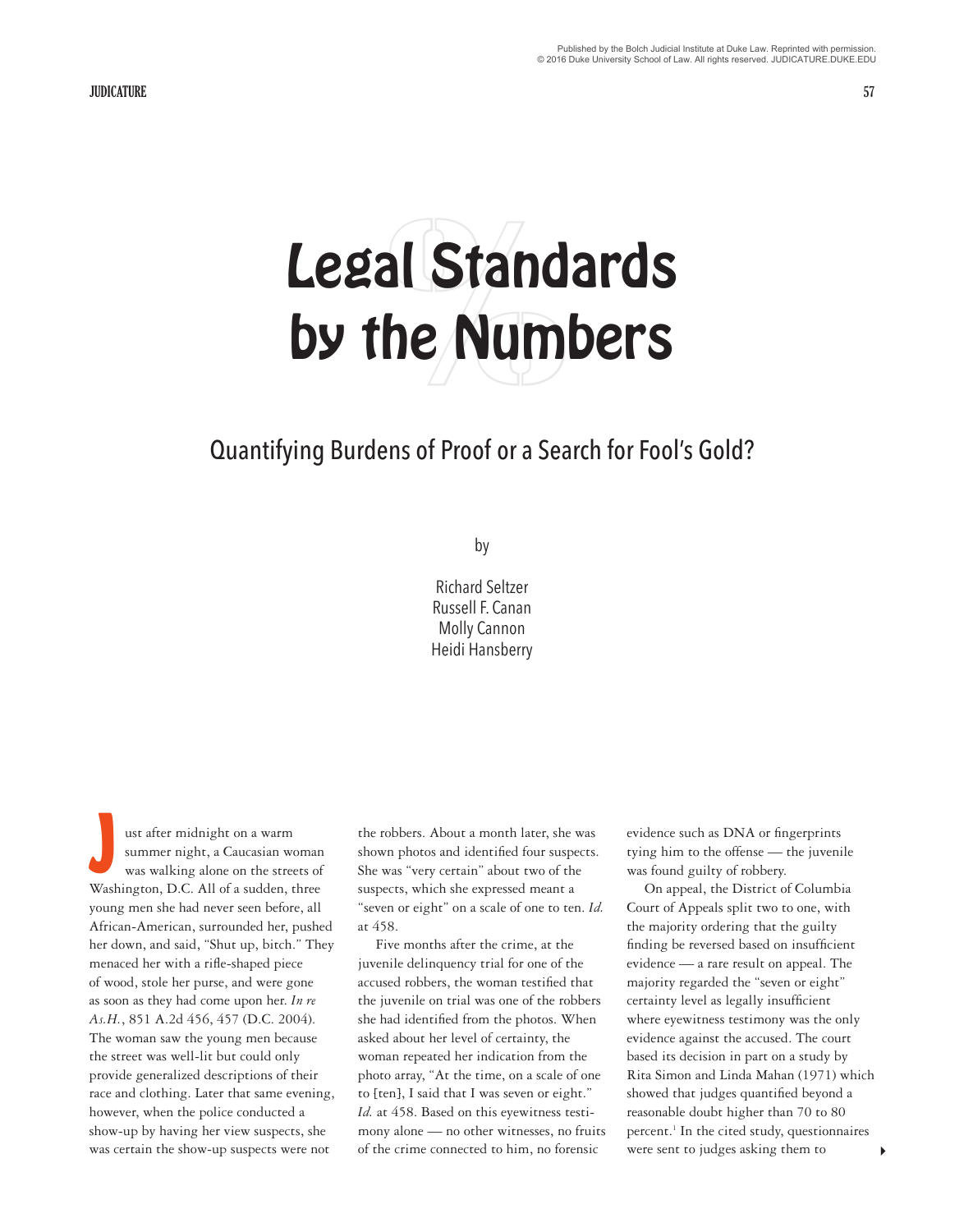# **58 VOL. 100 NO. 1**

# STUDY OVERVIEW

THIS RESEARCH IS A FOLLOW UP and continuation of the research conducted by Simon & Mahan (1970–71) on translating legal standards into numerical responses. One hundred and twenty-four judges participated in this study. There were four major findings:

- 1. The results for beyond a reasonable doubt aligned very closely with the judges' perceptions from previous studies.
- 2. There was no significant relationship between a judge's quantification and factors such as whether the judge was elected or appointed, sat on a criminal or civil docket, or length of tenure.
- 3. There was a wide variety in the quantification of standards for probable cause, substantial probability, and reasonable articulable suspicion.
- 4. Judges' quantification of probable cause and preponderance of the evidence was nearly identical, a result with significant legal implications given the standards' differing legal definitions.

The third and fourth findings are new to the literature and may have serious legal consequences.

quantify the beyond a reasonable doubt standard as a percentage. Those judges who responded split roughly into thirds. One-third reported beyond a reasonable doubt to be at 100 percent certainty. One-third reported it at 90 or 95 percent. The final third reported it at 80 percent. The court stated, "very few judges, if any, would have regarded an 80 percent probability as sufficient to prove guilt beyond a reasonable doubt, and . . . all of them would have considered a 70 percent probability as altogether inadequate." *Id.* The dissenting judge dismissed the majority's reliance on the judicial study, noting the inexact nature of the use of a one-to-ten scale and decrying, "[T}he entire effort to quantify the standard of proof beyond a reasonable doubt is a search for fool's gold" because "[a] factfinder's evaluation of credibility and intensity of belief should not be overridden by such inexact and even trivial differences of quantification." *Id.* at 463–64.

The American legal system depends on standards regarding the burden of proof to facilitate outcomes that accurately balance society's interests with an assessment of risk. Judges and juries use these standards to make decisions such as granting bail, assessing the validity of stops or arrests by the police, issuing arrest and search warrants, determining guilt in criminal trials and liability in civil trials, adjudicating child custody disputes, and terminating parental rights. These standards are uniformly expressed verbally rather than numerically. Since an important underlying goal of the legal system is uniform application of the law by decision-makers, both judges and juries, these standards should mean the same thing to different people across

time, type of case, and courtroom. Testing the meaning — and the consistency of meaning — of the standards is difficult due to the fact that they are expressed verbally. Translating legal standards into a numerical scale offers an opportunity to test the meaning of the verbally expressed standards in a quantifiable and reproducible manner. This article reviews other attempts to translate probability statements into numerical scales and reports the results of a survey of judges quantifying six legal standards.

# STUDY OVERVIEW

The research reported in this article was done as a follow up and continuation of the research conducted by Simon & Mahan and relied upon in *In re As.H*. In this study, participating state- and federal-court trial judges throughout the country translated six legal standards into numerical responses on a 0-to-100 percent scale. The study has four main conclusions, each of which is summarized below.

The first major finding is that the results for beyond a reasonable doubt align very closely with the judges' perceptions from the Simon studies from the late 1960s and early 1970s, which may indicate stability over time.

The second major finding is that there was no significant relationship between a judge's quantification and factors such as whether the judge was elected or appointed, sat on a criminal or civil docket, or length of tenure.

The third major finding is that there was a wide variety in the quantification of standards for probable cause, substantial probability, and reasonable articulable suspicion.

# **RICHARD SELTZER** is a

RICHARD SELTZER is a<br>professor in the Department<br>of Political Science at Howard<br>University.<br>the Contract of the State<br>of the State of the State<br>of the State of the State<br>of the State of the State of the State of the State professor in the Department of Political Science at Howard University.

# **RUSSELL F. CANAN** is a

judge on the Superior Court of the District of Columbia. He is the former presiding judge of the Criminal Division and currently the chair of a committee that studies wrongful convictions and proposes reforms to the criminal justice system.

**MOLLY CANNON** formerly practiced criminal law including court-appointed defense of indigent clients.

**HEIDI L. HANSBERRY**, Esq., received bachelor's degrees from Yale University and a law degree from Northwestern University School of Law and served as a law clerk to Judge Russell F. Canan.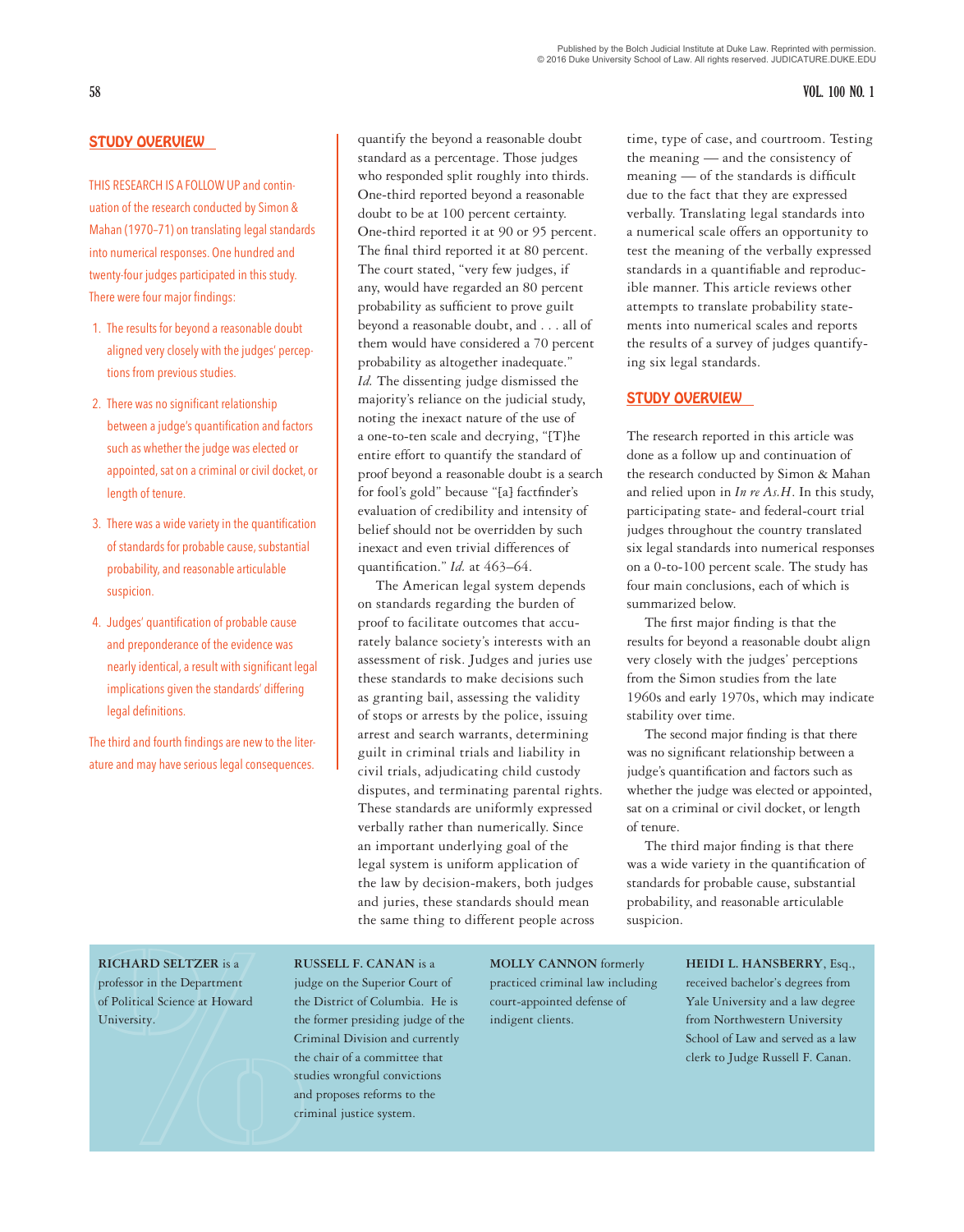quantification of probable cause and preponderance of the evidence was nearly identical, a result with significant legal implications given the standards' differing legal definitions.

Although there is debate in the legal academy and the courts as to the utility and place of quantification, cases such as *In re As.H.* demonstrate that quantification has real-world relevance, and, at the very least, quantification is a vehicle for judges to evaluate their judicial decisionmaking processes.

### LITERATURE REVIEW

# SOCIAL SCIENCE RESEARCH ON PROBABILITY **STATEMENTS**

There has been only limited social science inquiry on translating legal, verbal probability statements into numeric estimates. The research is more abundant outside of the legal arena. There are many studies on translating individual verbal probability terms such as "likely," "never," or "often" into actual percentages. Budescu and Wallsten (1995) note that interpretation of verbal probability statements is affected by three factors: context (e.g., "it is likely to snow" is interpreted differently in Minnesota than South Carolina), who makes the statement (e.g., "you will soon recover from your illness" has greater credibility if said by your doctor compared to your neighbor), and who hears it (e.g., "the prison sentence is very light" might be understood very differently by a judge compared to a defendant).<sup>2</sup> They also note that although people prefer receiving numeric over verbal statements, there is no consensus in the literature suggesting the former is more accurate than the latter.

These quantification issues are far from abstract in the medical profession. Physicians often make a prediction when they discuss possible treatments with patients and their families. If a doctor says the likelihood of having a bad reaction from a medication is rare, the patient should know whether the doctor means under a one percent probability, under a five percent probability, or some other figure. There is considerable debate about whether it is better for doctors to use prob-

The fourth major finding is that judges' **The American legal system depends**<br>
ponderance of the evidence was nearly **on standards regarding the burden** on standards regarding the burden of proof to facilitate outcomes that accurately balance society's interests with an assessment of risk. . . . Since an important underlying goal of the legal system is uniform application of the law by decision-makers, both judges and juries, these standards should mean the same thing to different people across time, type of case, and courtroom.

> ability statements such as rare, remote, etc., or to use an actual percentage, such as five percent. Some analysts believe that people prefer to communicate without the use of probabilities because it seems more intuitive and natural.<sup>3</sup>

Another issue is that many people have both very low health literacy<sup>4</sup> and difficulty understanding statistics.<sup>5</sup> Bruine de Bruin, Fischhoff, Millstein, and Halpern-Felsher (2000) argue however that numeric probabilities sharpen the reasoning process of people with such limitations.6

On the other hand, verbal statements are not linked to any widely accepted standard (i.e., does rare mean five percent?), and there is often considerable variance in how people interpret these terms.<sup>7</sup> These inconsistencies are higher among people with less education.<sup>8</sup> Some analysts argue that professionals, such as physicians and engineers, exhibit greater consistency than lay people in the interpretation of verbal probabilities.<sup>9</sup> Even so, they argue there is a need for further elaboration of what the probabilities represent in order to minimize the inconsistencies.

The Intergovernmental Panel on Climate Change ("IPCC") addressed the issue concerning inconsistent usage of verbal probability statements by having its authors communicate probabilities using seven common scales. Budescu, Por, and Broomell (2012) had 556 respondents from a Knowledge Network ("KN") survey assign probabilities to eight probabilistic terms involving climate change.<sup>10</sup> They found a low-level of correspondence with the IPCC guidelines. For example, the IPCC stated the phrase "very likely" was to be used when referring to probabilities greater than 90 percent. However, in contrast, the KN respondents reported between 65 and 75 percent on this scale. The authors did not criticize the IPCC for attempting to establish standards to communicate uncertainty. They merely recognized there is no perfect method for achieving this goal. They note from their experiments with the IPCC scales that risk communication is most accurate when one uses a combination of probabilistic terms as well as numeric expressions.

One of the more relevant articles for our analysis examined how medical probability statements were used in court. Merz, Druzdzel, and Mazur (2011) looked at 55 court opinions concerning informed consent between 1951 and 1989 where a verbal probability statement was used by a physician at a civil trial on liability and included a quantitative estimate of the probability.11 They found large variation in some of the probability terms. Even so, they argued jurors benefit from using numeric figures and visual aids designed to help them understand the terms. They also note that since patients have different levels of literacy, varying methods should be employed to communicate to a diverse group of patients.

Clearly, there is debate on the efficacy of trying to convert probability statements into numeric estimates. In the context of this article, does this type of translation help jurors, judges, and others understand issues surrounding burden of proof?

### BURDEN OF PROOF

Turning to the legal arena, social science research regarding the effect of different burden of proof instructions on deliberations has been mixed.12 Kagehiro and Stanton (1985) and MacCoun and Kerr (1988) found, using students in mock criminal trials, that modifying the legal definition of the burden of proof had no effect on the verdict. However,

 $\blacktriangleright$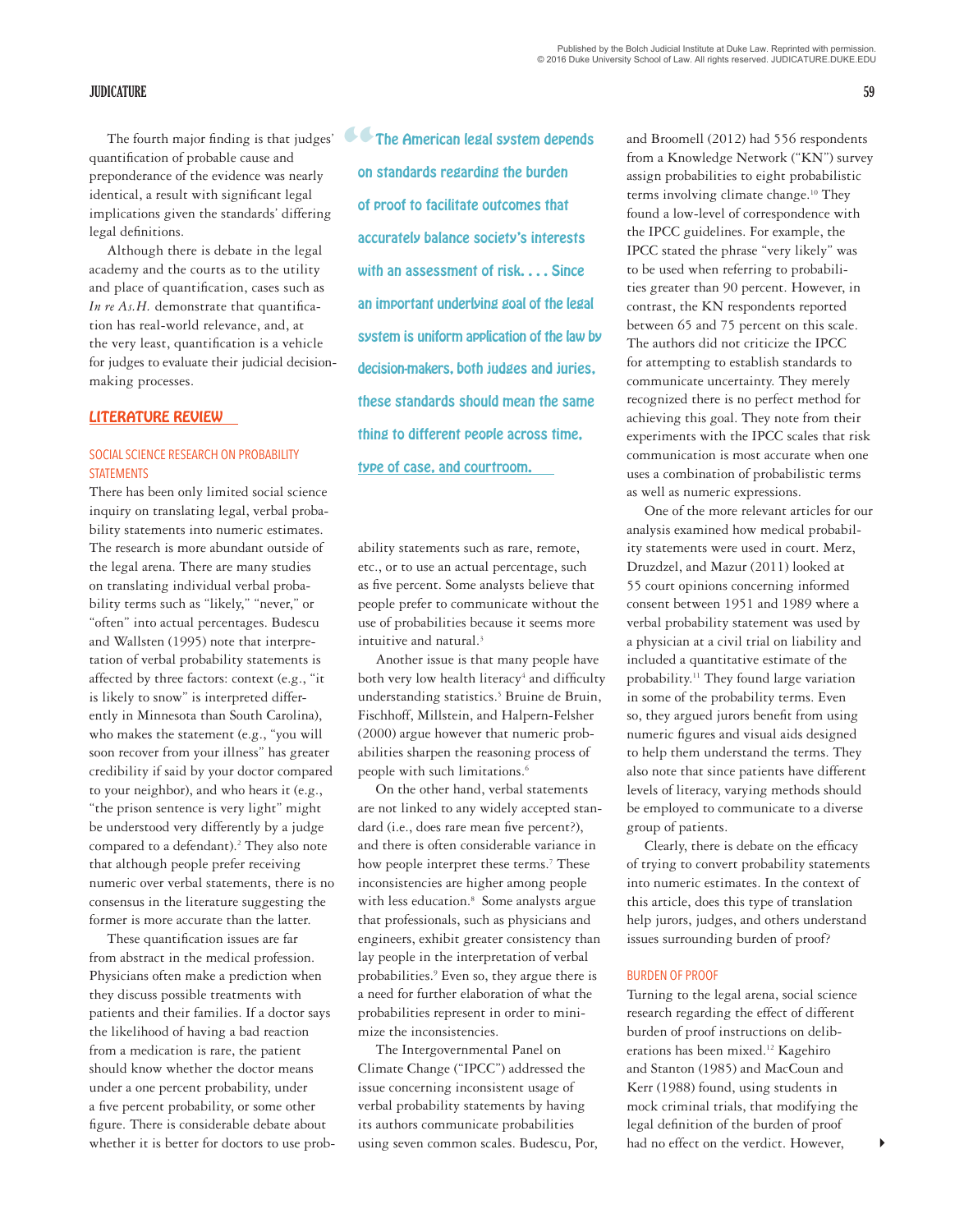when Kagehiro and Stanton (1985) used different quantified burdens of proof statements (such as 51 percent, 71 percent, or 91 percent), it had the expected effect: Higher standards led to greater acquittals. Similarly, Kerr, et al (1976), using a sample of 645 students, found that varying the definition of the reasonable doubt had the expected effect.<sup>13</sup> They also found, however, that the students had a substantial lack of understanding of the basic concept, as exhibited in the large variability of the scores, which resulted in greater hung juries.

Horowitz and Kirkpatrick (1996) used 480 jury-eligible adults from the community who were assigned to six-person juries.<sup>14</sup> They first noted that the respondents quantified the prosecution's burden of proof at 61 percent, which is below that of other studies. Nevertheless, the study found different reasonable doubt instructions influenced jurors and their deliberations. Horowitz and Kirkpatrick were particularly concerned that jurors were convicting defendants when the evidence was weak and the reasonable doubt instruction favored acquitting the defendants. They hypothesized that the reasonable doubt instructions they used might be ineffective, or over time the threshold of proof found acceptable by jurors had decreased.

Rita Simon (1969) and Simon and Mahan (1971) conducted empirical studies in the late 1960s and early 1970s with students, jurors, and judges where they were asked to assign probabilities to "burden of proof" statements.<sup>15</sup> Their study of judges was a mail survey of 1,200 state and federal court judges (33 percent responded). The studies also surveyed 69 jurors, who served in Champaign County Court (Illinois) and participated in mock jury deliberations, and 88 students taking sociology classes. The authors argued that there were no noteworthy differences among the three groups on "beyond reasonable doubt." Judges reported a mean of 8.9 out of 10, jurors reported 7.9, and students reported 8.9. They also found what they argued to be a considerable difference among the three groups on "preponderance of the evidence," where the reported scores were 6.1, 7.3,

and 7.3, respectively.<sup>16</sup> In other findings, they determined that elected judges had more stringent standards than appointed judges. In questions concerning 14 types of crimes defendants could be charged with (murder, forgery, etc.), they asked judges what "the probability that the defendant committed the act would have to be before you declared him guilty?" They found only slight differences among the various crimes, and the results were consistent with the overall 8.9 level of certainty mentioned above.

McCauliff (1982) conducted a similar study of 195 federal judges.<sup>17</sup> She sent questionnaires to all federal district and circuit court judges as well as justices of the United States Supreme Court. She asked judges to scale nine "burden of proof" questions. Unlike Simon and Mahan, who used scales ranging from 0 to 10, McCauliff used scales ranging from 0 to 100. On reasonable doubt, the average was 90.3 percent, which was very close to Simon's 8.9 (89 percent in McCauliff's scale). She concluded that the current verbal standards were confusing and ambiguous because judges apply different burdens of proof to similar issues and, moreover, interpret the same burden

Saunders argues that the reasonable doubt standard — and other similarly vague standards must be quantified to conform to the requirements of equal protection. He argues that two different juries viewing the same set of facts could deliver different verdicts simply because they interpret standards of proof differently. He proposes the use of quantifying standards to reduce this problem.

of proof in very different manners. She also noted that although the application of percentages is perhaps not appropriate for use in jury instructions, the results are informative for decision-makers, as it might promote uniformity.

Offering a counterpoint, Saunders (2005) argues that the reasonable doubt standard — and other similarly vague standards — must be quantified to conform to the requirements of equal protection.<sup>18</sup> He argues that two different juries viewing the same set of facts could deliver different verdicts simply because they interpret standards of proof differently. He proposes the use of quantifying standards to reduce this problem. Saunders provided probability training to respondents and then conducted a survey of 130 college-educated business professionals that revealed a substantial range of responses. However, although the responses ranged from 50 to 99.9 percent, it appears that the mean and standard deviation*\** was similar to what we and other researchers have found.<sup>19</sup>

# THE PRESENT STUDY AND DISCUSSION

# BACKGROUND

The present study surveyed judges on the following six standards: 1) reasonable articulable suspicion; 2) probable cause; 3) preponderance of the evidence; 4) substantial probability; 5) clear and convincing evidence; and 6) beyond a reasonable doubt. The standards range from requiring a relatively small amount of evidence to enough evidence to be almost certain. There is a direct correlation between the amount of evidence required and the consequences for error. Essentially, the greater the potential cost of error, the higher the requirement for the burden of proof. For example, in an ordinary civil case where only money is at stake, the standard of proof is preponderance of the evidence. However, as the risks associated with a wrong result increase, so, too, does the required amount of evidence. Thus, when a person's liberty is at stake, the higher standard of proof beyond a

*\* Standard deviations tell how much the typical data point differs from the mean.*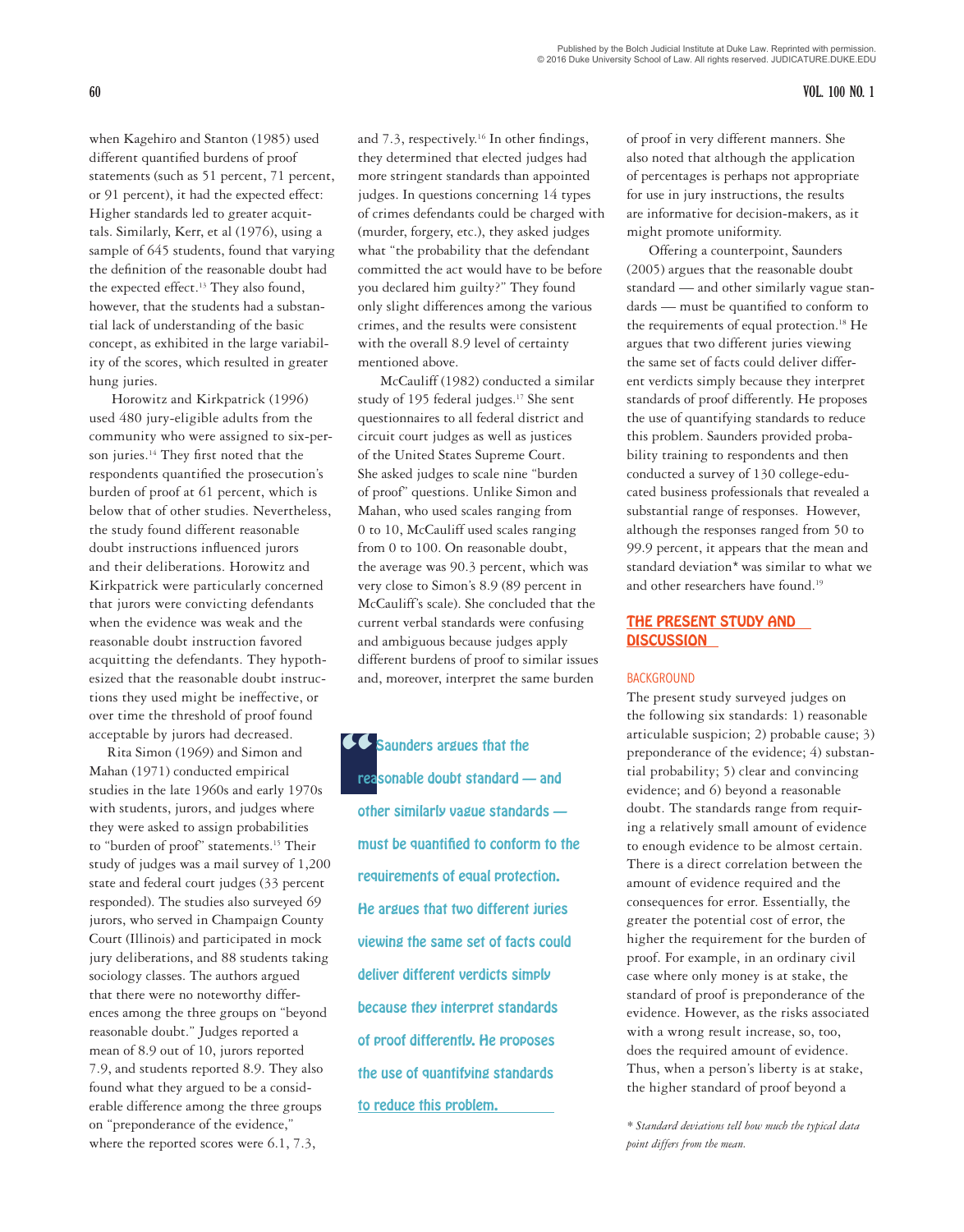reasonable doubt is required to minimize the risk of erroneous convictions. These six standards arise in different contexts, as further described below. Generally speaking, laws — including the United States Constitution, case law from the United States Supreme Court and various lower courts, and statutory law — impose limits on actions that government actors can take, and courts enforce these limits using these various evidentiary standards.

### *Reasonable Articulable Suspicion*

Reasonable articulable suspicion emerged as a standard after *Terry v. Ohio*, 392 U.S. 1 (1968), in which the Supreme Court upheld a police officer's limited search and frisk of a person based on less than probable cause. Reasonable articulable suspicion is commonly used in trial court hearings regarding motions to suppress evidence in a criminal case. The court evaluates in hindsight, based on the facts known at the time, whether there was sufficient requisite suspicion for the officer to conduct a brief, investigatory stop of a person or frisk them for weapons.

### *Probable Cause*

Since reasonable articulable suspicion was developed as a less stringent standard than probable cause, the two remain linked, and reasonable articulable suspicion is often described as ripening into probable cause upon discovery of further facts. Courts evaluate probable cause, also in hindsight, as a predicate to arrest or search, analyzing whether it was reasonable for police to believe a person committed a crime or that fruits of a crime will be found in a particular place. Probable cause is the standard used by courts to rule on motions to suppress evidence based on a warrantless arrest or search and to assess warrant applications prior to a search or arrest.

In describing reasonable articulable suspicion and probable cause, the Supreme Court has noted that they "are not 'finely-tuned standards'" but "are instead fluid concepts that take their substantive content from the particular contexts in which the standards are being assessed." *Ornelas v. United States*, 517 U.S. 690, 696 (1996) (citations omitted). Indeed, the Supreme Court has explained that:

"[t]he probable-cause standard is incapable of precise definition or quantification into percentages because it deals with probabilities and depends on the totality of the circumstances. We have stated, however, that '[t]he substance of all the definitions of probable cause is a reasonable ground for belief of guilt,' and that the belief of guilt must be particularized with respect to the person to be searched or seized." *Maryland v. Pringle,* 540 U.S. 366, 371 (2003) (citations omitted).

In addition to being somewhat amorphous, probable cause as a term of art is simply confusing. Highlighting the linguistic irony in the label "probable cause," the District of Columbia Court of Appeals essentially classified probable cause as a misnomer: "We have described probable cause as a 'flexible, common sense standard,' which 'does not demand any showing that the officer's belief that he has witnessed criminal behavior be correct or more likely true than false.' Linguistically, this definition is somewhat perplexing, for it is not easy to discern how cause can be probable if the officer's belief that the defendant committed a crime is not 'more likely true than false.'" *Pope v. United States*, 739 A.2d 819, 828 n. 21 (1999) (citations omitted). This misleading terminology may help to explain judges' apparent conflation of probable cause and preponderance of the evidence, as discussed below.

### *Substantial Probability*

In the criminal context, once a person is arrested, one of the key factors in the decision as to whether to detain that person pretrial is whether there is a substantial probability the person committed a dangerous crime. *See* D.C. Code § 23-1322; *Blunt v. United States*, 322 A.2d 579 (D.C. 1974). The standard has been defined by the District of Columbia Court of Appeals as follows: "[A] substantial probability is a degree of proof meaningfully higher than probable cause, intended in the pre-trial detention statute to be equivalent to the standard required to secure a civil injunction — likelihood of success on the merits. We have cautioned against equating substantial probability with the clear and convincing evidence standard." *Blackson* 

*v. United States*, 897 A.2d 187, 196 n. 16 (D.C. 2006) (citations omitted).<sup>20</sup> As the court indicated, in the noncriminal context, the substantial probability standard governs whether a court should issue an injunction, which is an order to compel or stop a person from doing a specific act, such as ceasing publication where there is copyright infringement. The substantial probability standard is also used in deciding whether to close criminal trial proceedings to the public and in evaluating the length of time an incompetent accused may be committed. *Press-Enterprise Co. v. Superior Court*, 478 U.S. 1, 14 (1986); *Florida v. Garrett*, 454 U.S. 1004, 1007 (1981).

The prior three standards are used by judges alone because they are used in the pretrial context. The next three — preponderance of the evidence, clear and convincing evidence, and beyond a reasonable doubt — are standards used at the conclusion of a trial by the fact-finder, either a judge or a jury, to determine the outcome.

### *Preponderance of the Evidence*

Preponderance of the evidence is the standard most commonly used in civil cases and means evaluating whether the issue is more likely than not to have occurred. Commonly referred to as anything over 50 percent, some courts have also referenced 50.1 percent as the least amount of evidence required to sustain a verdict under the preponderance of the evidence standard. (*Brown v. Greene,* 577 F.3d 107, 109 n.2 (2d Cir. 2009).)

### *Clear and Convincing Evidence*

Clear and convincing evidence is an intermediate standard of proof that requires more evidence than preponderance of the evidence but less than beyond a reasonable doubt. It is used where the risk related to a wrong decision is substantial. For example, many state fraud cases, medical decisions that affect an incompetent patient, and termination of parental rights all require clear and convincing evidence.<sup>21</sup> In criminal cases, the clear and convincing evidence standard is used in the pretrial detention context. *Pope v. United States*, 739 A.2d 819, 825 (D.C. App. 1999).

4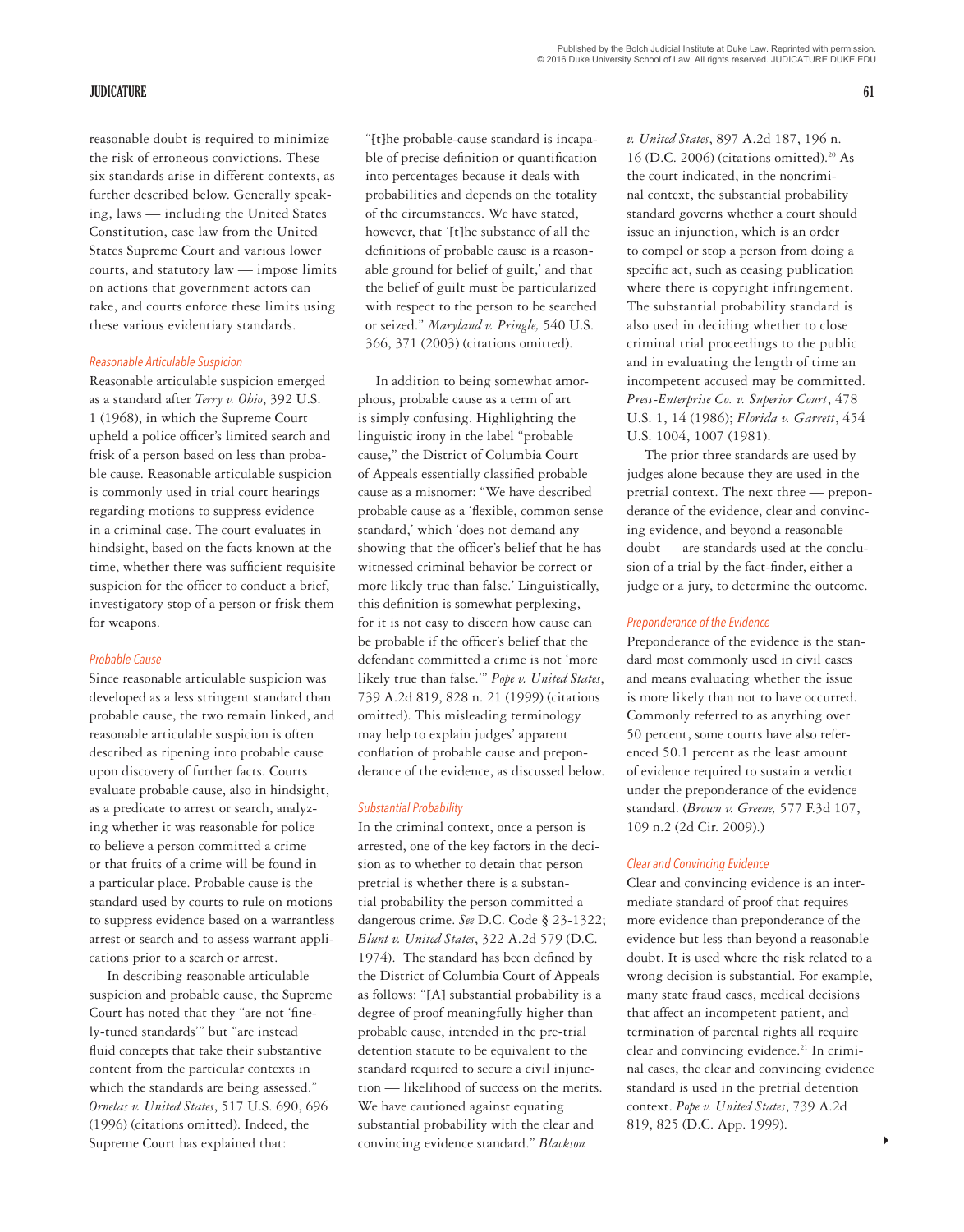# **62 VOL. 100 NO. 1**

# TABLE 1. COMPARISONS WITH PREVIOUS STUDIES

|                                  |          | <b>Current Study</b> | Simon   |      | <b>McCauliff</b> |      |  |
|----------------------------------|----------|----------------------|---------|------|------------------|------|--|
|                                  | Mean SD  |                      | Mean SD |      | Mean SD          |      |  |
| <b>Beyond Reasonable Doubt</b>   | 90.1     | 7.0                  | 88.9    | 10.7 | 90.8             | 6.8  |  |
| Reasonable Articulable Suspicion | 42.1     | 22.5                 |         |      | $*30.9$ 15.1     |      |  |
| <b>Probable Cause</b>            | 49.7     | 16.6                 |         |      | $*45.5$ 12.8     |      |  |
| <b>Substantial Probability</b>   | 55.3     | - 17.6               |         |      |                  |      |  |
| Preponderance of the Evidence    | 54.4 5.4 |                      | 61.3    | 11.2 | 56.0             | 10.5 |  |
| Clear and Convincing             | 73.4     | - 10.6               |         |      |                  |      |  |

*\* McCauliff used the phrase "reasonable suspicion"*

*\*\* McCauliff used the phrase "probable cause to believe"*

# *Beyond a Reasonable Doubt*

Finally, beyond a reasonable doubt is the standard used by judges and juries in criminal trials to determine whether the government has met its burden to prove the accused guilty of a crime. There is no uniform standard for reasonable doubt, though many jurisdictions' instructions are similar (see Corwin, 2001, and Dumas, 2002). For example, the instruction used in the District of Columbia reads, in part:

Reasonable doubt, as the name implies, is a doubt based on reason — a doubt for which you have a reason based upon the evidence or lack of evidence in the case. If, after careful, honest, and impartial consideration of all the evidence, you cannot say that you are firmly convinced of the defendant's guilt, then you have a reasonable doubt. Reasonable doubt is the kind of doubt that would cause a reasonable person, after careful and thoughtful reflection, to hesitate to act in the graver or more important matters in life. However, it is not an imaginary doubt, nor a doubt based on speculation or guesswork; it is a doubt based on reason. The government is not required to prove guilt beyond all doubt, or to a mathematical or scientific certainty.<sup>22</sup>

The Maryland instruction states, in part:

Proof beyond a reasonable doubt requires such proof as would convince you of the truth of a fact to the extent that you would be willing to act upon such belief without reservation in an

important matter in your own business or personal affairs.<sup>23</sup>

These instructions are examples of how courts articulate the reasonable doubt standard.<sup>24</sup>

# **METHODOLOGY**

Between December 2007 and April 2012, 124 judges filled out a survey in which they were asked to translate six legal standards into probability statements using five-point increments (see Questionnaire on page XX). In order to make comparisons, we tried to make our questions similar to that of Simon and Mahan.<sup>25</sup> The judges constituted five different groups of predominantly state-court trial judges at various training conferences throughout the country sponsored by the National Judicial College. The use of group self-administered surveys resulted in a response rate approaching 100 percent.

In our survey we asked judges how long they had served on the bench, whether they were appointed or elected, whether they served in state or federal court, and whether their case load was primarily criminal or civil. In the analysis below, we examine whether these factors influenced the judges' probability statements.

# RESULTS

The average number of years on the bench for the  $124$  judges was  $11.7$  (SD=8.0). Three judges served on U.S. District Court, and the rest served on state trial courts. Thirty-nine percent of the judges were appointed, and the remainder were

either elected or faced an election after their initial appointment. Forty percent of the judges' caseloads were primarily criminal. The remainder were civil (4.8 percent), family (4.8 percent), or mixed (47.6 percent).

The means and standard deviations for the six probability statements are in Table 1 (left). The means, from lowest to highest are as follows: reasonable articulable suspicion (42.1 percent), probable cause (49.7 percent), preponderance of the evidence (54.4 percent), substantial probability (55.3 percent), clear and convincing evidence (73.4 percent), and beyond a reasonable doubt (90.1 percent). The means and standard deviations for two questions from the study conducted by Simon (1969) and four questions from McCauliff (1982) are also noted in Table 1.26 The percentage breakdown for these six questions is in Table 2 (next page).

### *Comparison with Previous Studies*

As discussed above, the Simon & Mahan study and the McCauliff study examined four of the six burdens of proof assessed in our survey.

*Beyond a Reasonable Doubt:* The results for beyond a reasonable doubt were essentially identical across the three studies, averaging around 90 percent. These differences were not statistically significant.27

*Preponderance of the Evidence:* There was no statistically significant difference between our study and McCauliff's on preponderance of the evidence  $(54.4 \text{ v } 56.0; z=1.79)$ . However, Simon's results were significantly higher (54.4 v 61.3; z=11.0).

*Reasonable Articulable Suspicion & Probable Cause:* There were statistically significant differences between our study and that of McCauliff on reasonable articulable suspicion (42.1 v 30.9; z=4.89) and probable cause (49.7 v 45.5;  $z=2.4$ ).

Although some of these differences in probability statements across the three studies were statistically significant, the results were remarkably stable given the 30- to 40-year passage of time and the different population of judges. Indeed, across all three studies, the only difference greater than 10 percent was for preponderance of the evidence, where our study had the lowest score (54.4 percent) and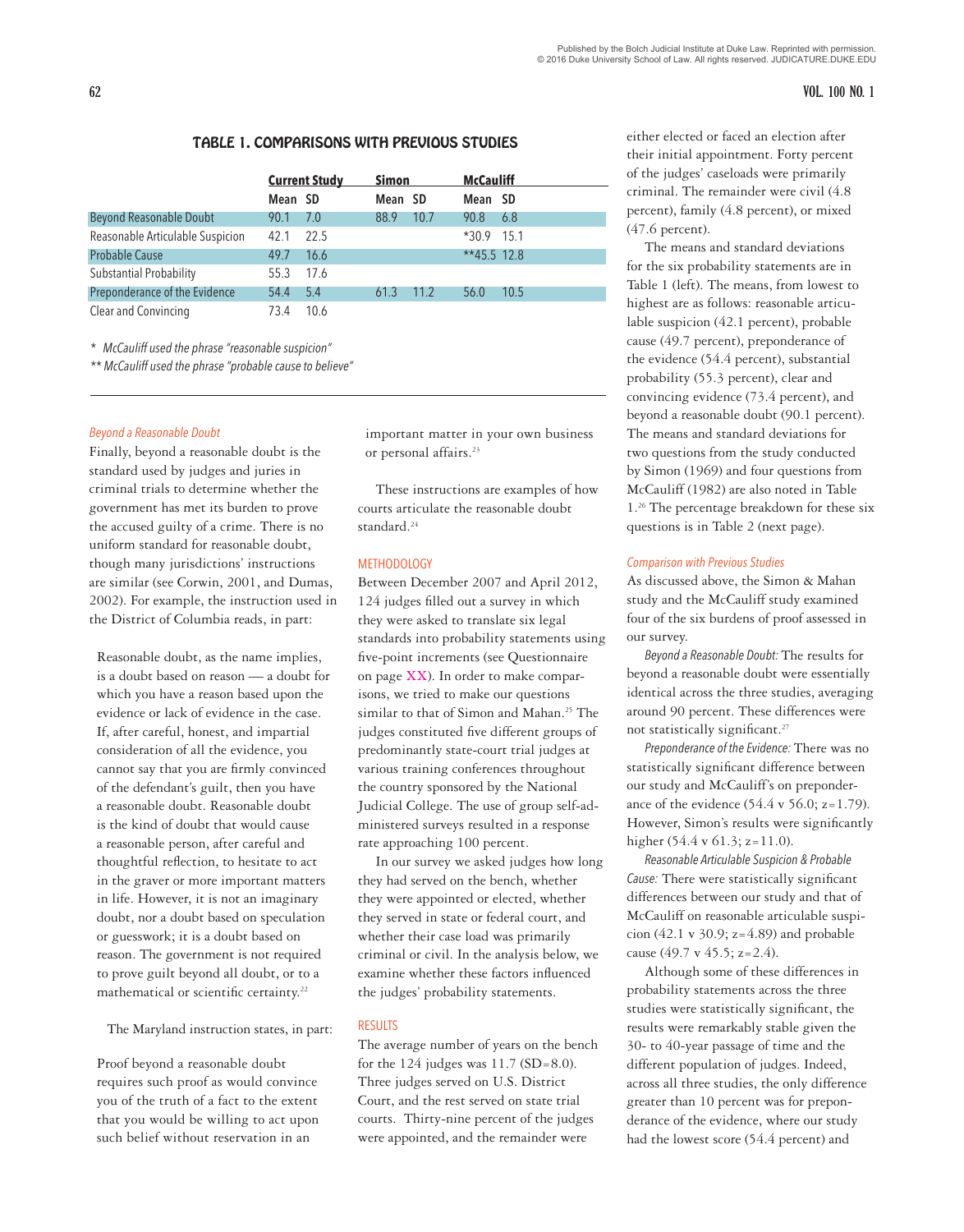Simon's had the highest (61.3 percent) with McCauliff in between (56.0 percent) (54.4-61.3=6.9; or 12.6 percent).

# FACTORS AFFECTING THE JUDGES' RESPONSES

We used three factors to try to predict the responses of the judges. T-tests were used to test statistical significance.

# *Length of Tenure*

The factor length of tenure separated judges into two categories: Judges who had served for less than ten years and those who had served longer. Tenure affected only one of the scales. Judges who had served less than ten years were more likely to give a lower score for substantial probability  $(51.4 \text{ v } 59.4; \text{ p} = .02).$ 

### *Appointed or Elected*

Whether judges were appointed or elected (elected included elected after being appointed) had no impact on the six scales. This result contrasts with Simon (1969), who found that elected judges gave a lower score on the reasonable doubt scale (they were more likely to convict) than judges who were appointed. Simon believed this trend was consistent with the notion that elected judges are

more responsive to public opinion than appointed judges.

# *Type of Cases*

There was only one difference between judges who heard primarily criminal cases and other judges. Judges who heard primarily criminal cases had somewhat lower scores for the clear and convincing standard (70.7 v 75.1; p=.03).

In essence, our ability to predict the scores of the judges given the three variables discussed above was limited at best.<sup>28</sup>

# QUANTIFICATION AS USEFUL TOOL OR A "SEARCH FOR FOOL'S GOLD"?

There is robust debate about the role of statistics and mathematics in the administration of justice. This debate has centered on the validity and interpretation of evidence, including DNA, eyewitness identification, blood types, and discrimination.29 Laurence Tribe (1971) wrote a seminal article over 40 years ago critiquing this trend.30 He argued that mathematics at trial has the potential to help reveal the truth but can overwhelm the other evidence. In addition, he critiqued the use of mathematical models (primarily Bayesian) to directly determine a verdict.

# TABLE 2. PERCENTAGE BREAKDOWN OF SIX SCALES

|           | RD             | AS   | PC.            | <b>SP</b> | PE.            | CC.            |
|-----------|----------------|------|----------------|-----------|----------------|----------------|
| $0 - 10%$ | $\theta$       | 8.3  | $\overline{0}$ | 1.8       | $\overline{0}$ | $\overline{0}$ |
| 11-20%    | $\mathbf{0}$   | 14.2 | 4.1            | 0.9       | $\mathbf 0$    | 0              |
| 21-30%    | $\overline{0}$ | 18.3 | 15.4           | 11.4      | $\theta$       | 0.8            |
| 31-40%    | $\mathbf{0}$   | 12.5 | 13.0           | 9.6       | 0.8            | 1.6            |
| 41-50%    | $\theta$       | 6.7  | 16.3           | 10.5      | 12.9           | $\theta$       |
| 51-60%    | 0.8            | 22.5 | 32.5           | 28.1      | 81.4           | 8.2            |
| 61-70%    | $\theta$       | 5.0  | 7.3            | 21.1      | 0.8            | 22.1           |
| 71-80%    | 13.3           | 9.2  | 9.8            | 14.9      | 4.0            | 53.3           |
| 81-90%    | 41.7           | 2.5  | $\theta$       | 0.9       | $\theta$       | 12.3           |
| 91-100%   | 44.2           | 0.8  | 1.6            | 0.9       | $\mathbf{0}$   | 1.6            |

*RD: Beyond Reasonable Doubt* 

*AS: Reasonable Articulable Suspicion* 

*PC: Probable Cause* 

*SP: Substantial Probability* 

*PE: Preponderance of the Evidence* 

This article set off a storm of debate. One critic of Tribe noted how mathematics requires the user to think rigorously and precisely.31 More recently, however, Tillers characterized this debate as "unproductive and sterile."32

There has been some discussion in the judiciary about quantification of proof. Judge Jack B. Weinstein of the Eastern District of New York addressed the issues regarding quantification of burdens of proof and noted, "An attempt to quantify in order to provide some uniformity in application of the rule is justified even though it must be conceded that the percentage chosen is based on public policy favoring enforcement of constitutional rights and somewhat arbitrary."33

In *United States v. Fatico*, 34 Judge Weinstein again discussed burdens of proof and the necessary level of certainty, citing the Simon study and others. The court discussed at length historical attempts to quantify the burdens of proof, noting variance in such quantifications. In his opinion, Judge Weinstein included the results of his own survey of the ten judges of the Eastern District of New York, which listed responses for the beyond a reasonable doubt standard as ranging between 76 percent and 95 percent. *Id.* at 410.

With respect to the appropriateness of quantification, Judge Posner commented, "Numerical estimates of probability are helpful in investments, gambling, scientific research, and many other activities but are not likely to be helpful in the setting of jury deliberations. . . . It is one thing to tell jurors to set aside unreasonable doubts, another to tell them to determine whether the probability that the defendant is guilty is more than 75, or 95, or 99 percent." *United States v. Hall*, 854 F.2d 1036, 1044- 45 (7th Cir. 1988) (Posner, J., concurring).

As discussed at the beginning of this article, the District of Columbia Court of Appeals dealt with quantification of standards of proof when it reversed a conviction on the grounds of insufficient evidence based on a single eyewitness identification where the witness testified her certainty level was a seven or eight on a scale of one to ten. *In re As.H.*, 851 A.2d 456 (D.C. 2004). In the dissenting opinion, Judge Michael W. Farrell *CC: Clear and Convincing* 4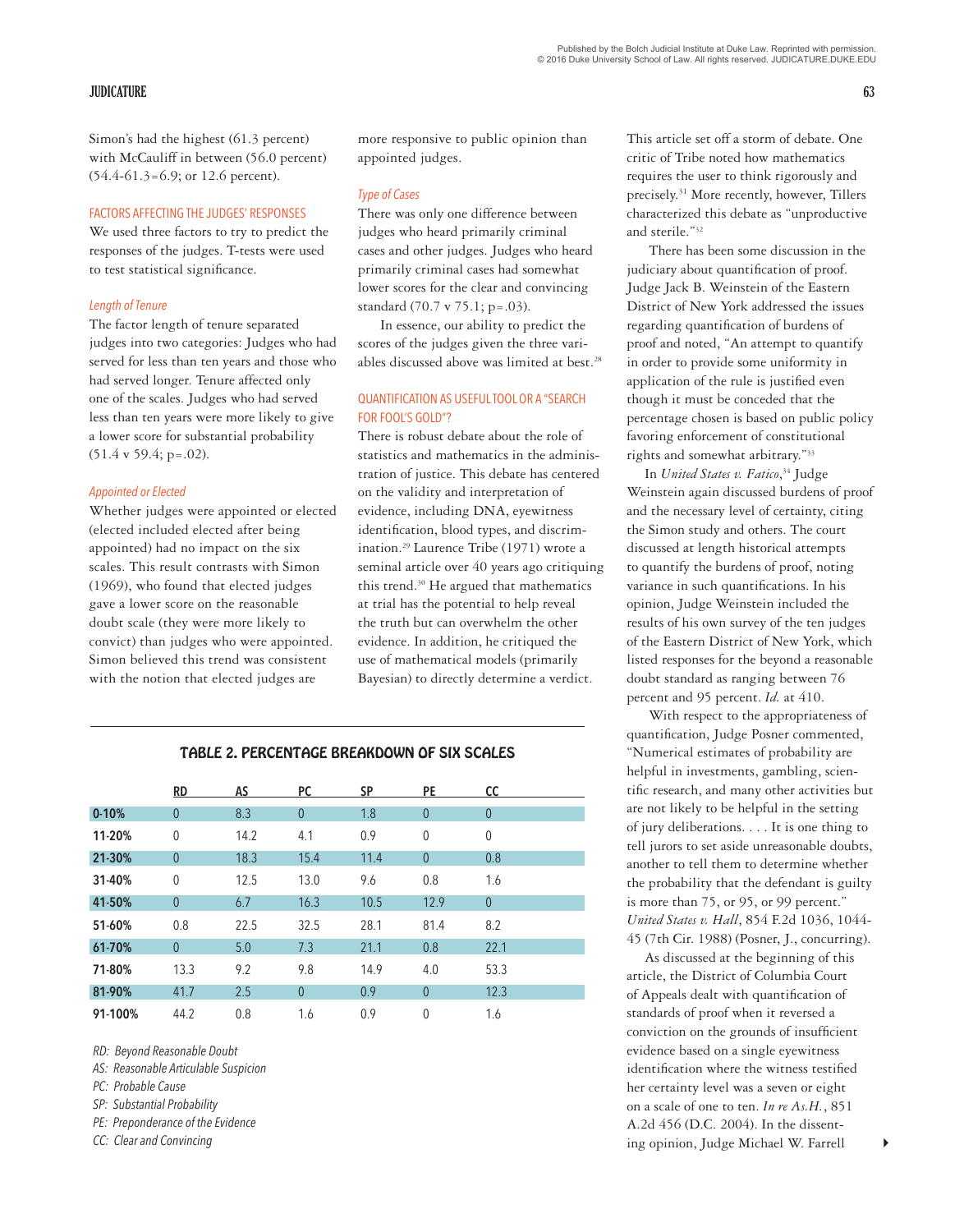criticized the reasoning of the majority and its reliance on the quantification studies cited. The use of quantification of burdens of proof has been percolating in academic scholarship for decades without much adoption by the judiciary. It is beyond the scope of this article to enter this debate. Instead, we are looking at how judges view burdens of proof and the extent to which these interpretations might aid those who use burdens of proof in their decision-making, i.e. judges and jurors. The question remains — and we do not address — whether, as Judge Farrell posits, such quantification is "a search for fool's gold."

# **CONCLUSION**

This study presents four major findings: First, with the exception of the question on preponderance of the evidence, our results are remarkably similar to those found in the studies by Simon & Mahan and



McCauliff. We realize that caution is called for in comparing the various studies, given differing methodologies and the fact that our sample is best described as a convenience sample. Nevertheless, the evidence suggests that judges' quantifications of burdens of proof have been fairly stable over time.

Second, characteristics of the judges (length of tenure, appointed versus elected, and type of cases) had little impact on how they interpreted the six legal standards.

Third, some of the scales in our survey showed substantial variability. Though the means for the six standards reflected the expected upward numerical progression from lower risk requiring lower certainty, the averages do not reflect the entirety of responses for three of the standards. There was very high variability on reasonable articulable suspicion  $(\bar{x}$ =42.1, SD=22.5), substantial probability  $(\bar{x}=55.3, SD=17.6)$ , and probable cause  $(\bar{x} = 49.7, SD = 16.6)$ .

These are the three standards used exclusively by judges, and the high standard deviations reveal a lack of uniform application of these legal standards. This has not been previously discussed in the literature and is of concern. Practically speaking, this means that the standards used for bail decisions and Fourth Amendment rulings — including the reasonableness of stops, frisks, searches, and arrests — are not consistent across judges, and the same facts will yield different results based on the ruling judge's quantification of the standard.

Among the standards that are used to determine the outcome of cases, there was more consistency: Clear and convincing evidence  $(\bar{x}=73.4, SD=10.6)$ , preponderance of the evidence  $(\bar{x}=54.4, SD=5.4)$ , and beyond a reasonable doubt (*x¯*=90.1, SD=7.0). Therefore, there appears to be greater uniformity among judges interpreting standards commonly used by juries.

# QUESTIONNAIRE SENT TO JUDGES

In every jurisdiction in the United States, the *burden of proof* necessary to convict a defendant in a criminal trial is that the defendant's guilt must be established *beyond a reasonable doubt*. We would like you to do the following: Translate the phrase beyond a reasonable doubt into a statement of probability.

What level of certainty must you have to find a criminal defendant guilty *Beyond a Reasonable Doubt*?

| 100% 90 85 80 75 70 65 60 55 50 45 40 35 30 25 20 15 10 5 0% |  |  |  |  |  |  |  |  |  |  |
|--------------------------------------------------------------|--|--|--|--|--|--|--|--|--|--|

What level of certainty must you have to find *Reasonable Articulable Suspicion* in a Terry analysis?

 \_\_ \_\_ \_\_ \_\_ \_\_ \_\_ \_\_ \_\_ \_\_ \_\_ \_\_ \_\_ \_\_ \_\_ \_\_ \_\_ \_\_ \_\_ \_\_ \_\_ 100% 90 85 80 75 70 65 60 55 50 45 40 35 30 25 20 15 10 5 0%

What level of certainty must you have to find *Probable Cause* to arrest at a motions hearing?

| 100% 90 85 80 75 70 65 60 55 50 45 40 35 30 25 20 15 10 5 0% |  |  |  |  |  |  |  |  |  |
|--------------------------------------------------------------|--|--|--|--|--|--|--|--|--|

What level of certainty must you have to find *Substantial Probability* that defendant committed an offense in a bail hearing?

\_\_\_\_\_\_\_\_\_\_\_\_\_\_\_\_\_\_\_\_\_\_\_ 100% 90 85 80 75 70 65 60 55 50 45 40 35 30 25 20 15 10 5 0%

What level of certainty must you have to find *Preponderance of the Evidence* at a civil trial?

\_\_\_\_\_\_\_\_\_\_\_\_\_\_\_\_\_\_\_\_\_\_\_ 100% 90 85 80 75 70 65 60 55 50 45 40 35 30 25 20 15 10 5 0%

What level of certainty must you have to find that evidence is *Clear and Convincing*?

| 100% 90 85 80 75 70 65 60 55 50 45 40 35 30 25 20 15 10 5 0% |  |  |  |  |  |  |  |  |  |  |
|--------------------------------------------------------------|--|--|--|--|--|--|--|--|--|--|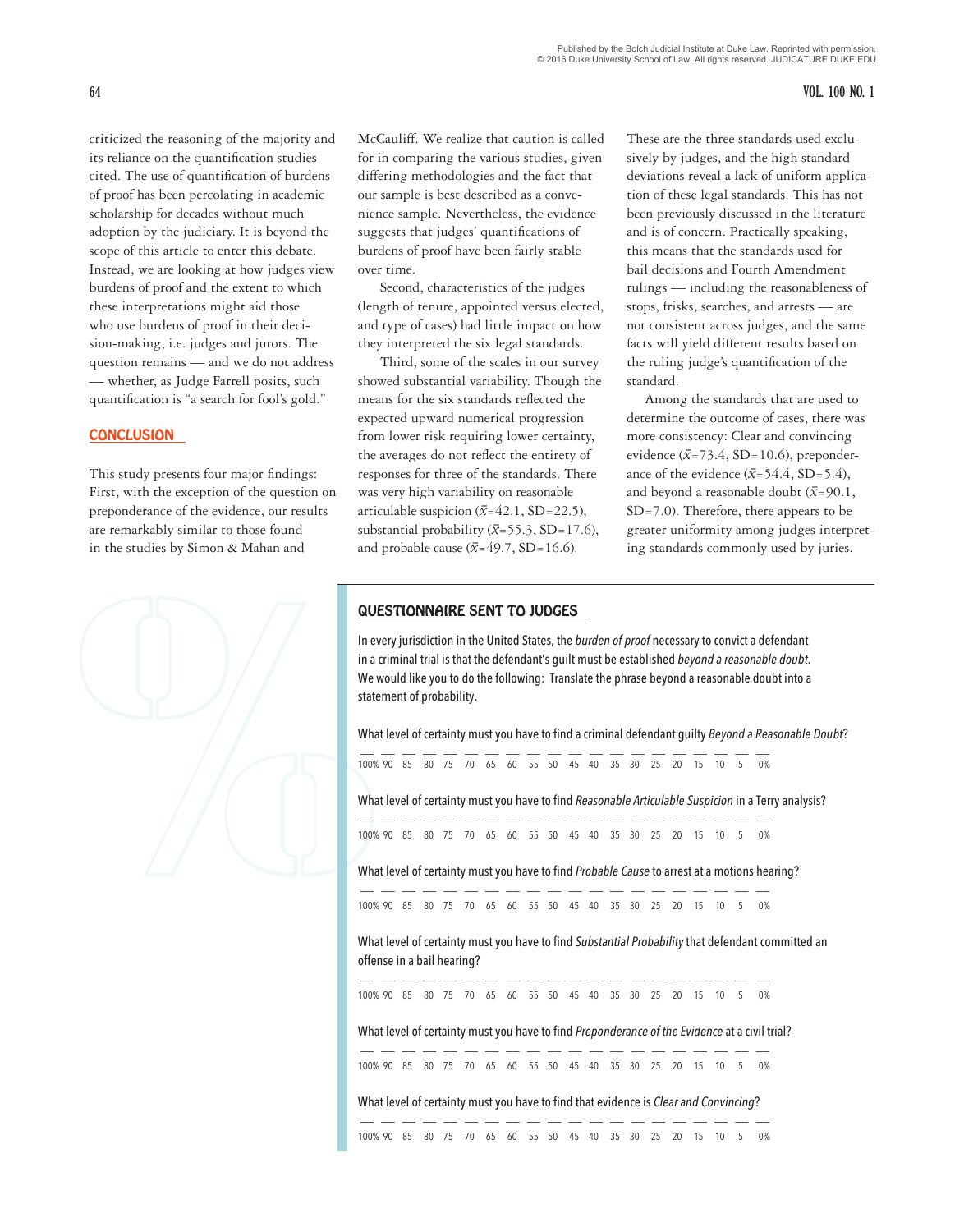The fourth significant finding in this study is the similarity of the judges' quantifications of preponderance of the evidence and probable cause (54.4 percent for preponderance of the evidence and 49.7 percent for probable cause). The legal difference between these two standards is significant. Preponderance of the evidence requires a finding of more likely than not, whereas probable cause is a lower standard that requires reasonable grounds to believe. The judges' quantifications seem to conflate these two standards, which may have serious legal consequences.

Judges' variability in quantifications of reasonable articulable suspicion, substantial probability, and probable cause, and their mistaken conflation of probable cause and preponderance of the evidence, indicate a lack of consensus for standards that ought to be understood and applied in a consistent manner. This problem is important to highlight to ensure the correct thresholds are being employed at the proper times. Thus, while some may critique the use of quantifications as a search for fool's gold, this study bolsters the work by Simon & Mahan and McCauliff and further establishes that the quantification of legal concepts provides unique insight into judicial decision-making.

- <sup>1</sup> Rita James Simon & Linda Mahan, *Quantifying Burdens of Proof: A View from the Bench, the Jury, and the Classroom*, 5 L. Soc'y Rev. 319 (1971).
- <sup>2</sup> David V. Budescu & Thomas S. Wallsten, *Processing Linguistic Probabilities: General Principles and Empirical Evidence*, in Decision Making from a Cognitive Perspective 275–318 (Jerome Busemeyer, Reid Hastie and Douglas L. Medin ed., 1995).
- Danielle Timmermans & Juriaan Oudhoff, *Different Formats for the Communication of Risk: Verbal, Numerical and Graphical Formats*, in Wiley Encyclopedia of Operations Research & Management Science (2011); Thomas S. Wallsten et al., *Preferences and Reasons for Communicating Probabilistic Information in*  Verbal or Numerical Terms, 31 BULL. PSYCHOnomic Soc'y 135, 135–38 (1993).
- <sup>4</sup> Mandana Vahabi, *The Impact of Health Communication on Health-Related Decision Making: A Review of Evidence*, 107 HEALTH EDUC. 27 (2007).
- <sup>5</sup> Tim M. Gale et al., *Do Mental Health Professionals Really Understand Probability? Implications for Risk Assessment and Evidence-Based Practice*, 12 J. Mental Health 417 (2003); Daniel Kahneman, Maps of Bounded Rationality: A Perspective on Intuitive Judgment and Choice, Nobel Prize Lecture (Dec. 8, 2002).
- <sup>6</sup> Wandi Bruine de Bruin et al., V*erbal and Numerical Expressions of Probability: "It's a Fifty-Fifty Chance"*, 81 Organizational Behav. & Hum. Decision Processes 115 (2000).
- <sup>7</sup> *See generally* Ruth Beyth-Marom, *How Probable is Probable? A Numerical Translation of Verbal Proba*bility Expressions, 1 J. FORECASTING 257 (1982); Budescu & Wallsten, *supra* note 2; Valerie A. Clarke et al., *Ratings of Orally Presented Verbal Expressions of Probability by a Heterogeneous Sample*, 22 J. of Applied Soc. Psychol. 638 (1992); Michael Theil, *The Role of Translations of Verbal into Numerical Probability Expressions in Risk Management: A Meta-Analysis*, 5 J. Risk Res. 177 (2002); Dennis J. Mazur & Jon F. Merz, *Patients' Interpretations of Verbal Expressions of Probability: Implications for Securing Informed Consent to Medical Interventions*, 12 Behav. Sci. & L. 417 (1994); Dennis J. Mazur & D.H. Hickman, *Patient Interpretations of Terms Connoting Low Probabilities When Communicating About Surgical Risk*, 8 Theoretical Surgery 143 (1993); Geoffrey. D Bryant & Geoffrey R. Norman, *Expressions of Probability: Words and Numbers*, 302 New Eng. J. Med. 411 (1980).
- One of the more interesting criticisms on the use of numeric probabilities comes from Dr. Richard Feynman, the Nobel Prize-winning physicist who criticized the final report of the Rogers Commission on the Challenger disaster, of which he was a member. He notes that NASA took engineers' subjective judgments of risk and attempted to quantify them. By so doing, they ignored historical data and divorced the analysis from any scientific basis. *See* Eliot Marshall, *Feynman Issues his Own Shuttle Report, Attacking NASA's Risk Estimates*, 232 Science 1596 (1986). This type of assessment resulted in projections of risk that were absurdly low.
- <sup>9</sup> *See* Augustine Kong et al., *How Medical Professionals Evaluate Expressions of Probability*, 315 New Eng. J. Med. 740, 740–45 (1986); Michael A. Nakao & Seymour Axelrod, *Numbers*  are Better than Words, 74 AM. J. MED. 1061, 1061–65 (1983).
- <sup>10</sup> David V. Budescu, Han-Hui Por, & Stephen B. Broomell, *Effective Communication of Uncertainty in the IPCC*, 113 Climate Change 181 (2012).
- <sup>11</sup> Jon F. Merz, Marek J. Druzdzel and Dennis J. Mazur, *Verbal Expressions of Probability in Informed Consent Litigation*, 11 Med. Decision Making 273 (1991).
- <sup>12</sup> Dorothy K. Kagehiro & W. Clark Stanton, *Legal vs. Quantified Definitions of Burden of Proof*, 9 L. & Hum. Behav. 159 (1985); Robert J. MacCoun & Norbert L. Kerr, *Asymmetric Influence in Mock Jury Deliberation: Jurors' Bias for Leniency*, 54 J. PERSONALITY & SOC. PSYCHOL.
- <sup>13</sup> Norbert L. Kerr et al., *Guilt Beyond a Reasonable Doubt: Effect of Concept Definition and Assigned Decision Rule on the Judgments of Mock Jurors*, 34 J. Personality & Soc. Psychol. 282 (1976). Mock jurors were told that reasonable doubt was either (1) essentially any doubt, (2) substantial doubt, or (3) not given any definition. Those given the first standard were least likely to convict.
- <sup>14</sup> Irwin A. Horowitz & Laird C. Kirkpatrick, *A Concept in Search of a Definition: The Effects of Reasonable Doubt Instructions on Certainty of Guilt*  Standards and Jury Verdict, 20 L. & HUM. BEHAV. 655 (1996).
- <sup>15</sup> Rita Simon, *Judge's Translations of Burdens of*  Proof into Statements of Probability, TRIAL LAW. Guide 29 (1969); Simon & Mahan, *supra* note 1.
- <sup>16</sup> It could be argued that the difference between 8.9 and 7.9 (judges and students versus jurors on reasonable doubt) is not "little" and is almost the same as the difference on preponderance of the evidence (6.1 and 7.3).
- <sup>17</sup> C.M.A. McCauliff, *Burdens of Proof: Degrees of Belief, Quanta of Evidence, or Constitutional Guarantees*, 35 Vanderbilt L. Rev. 1293 (1982).
- <sup>18</sup> HARRY D. SAUNDERS, QUANTIFYING REASONable Doubt: A Proposed Solution to an EQUAL PROTECTION PROBLEM  $1-23$  (2005).
- <sup>19</sup> Saunders did not report the mean or standard deviation, and it is not possible to accurately compute these given the graph provided.
- <sup>20</sup> In the District of Columbia, the clear and convincing evidence standard is also used in determining whether to hold a person in jail without bond awaiting trial. D.C. CODE § 22-1322.
- <sup>21</sup> *See, e.g.*, *Avery v. State Farm Mut. Auto. Ins. Co.*, 216 Ill. 2d 100, 192 (Ill. 2005); *Cruzan v. Mo. Dep't of Health*, 497 U.S. 261, 282–83 (1990); *Santosky v. Kramer*, 455 U.S. 745 (1982).
- <sup>22</sup> Criminal Jury Instructions for the District of Columbia, 2.108 (2013).
- <sup>23</sup> Maryland Criminal Pattern Jury Instructions, 2:02 (2012).
- <sup>24</sup> An example of an instruction used in federal court is as follows: ". . . Proof beyond a reasonable doubt means proof which is so convincing that you would not hesitate to rely and act on it in making the most important decisions in your own lives. If you are convinced that the govern- 4